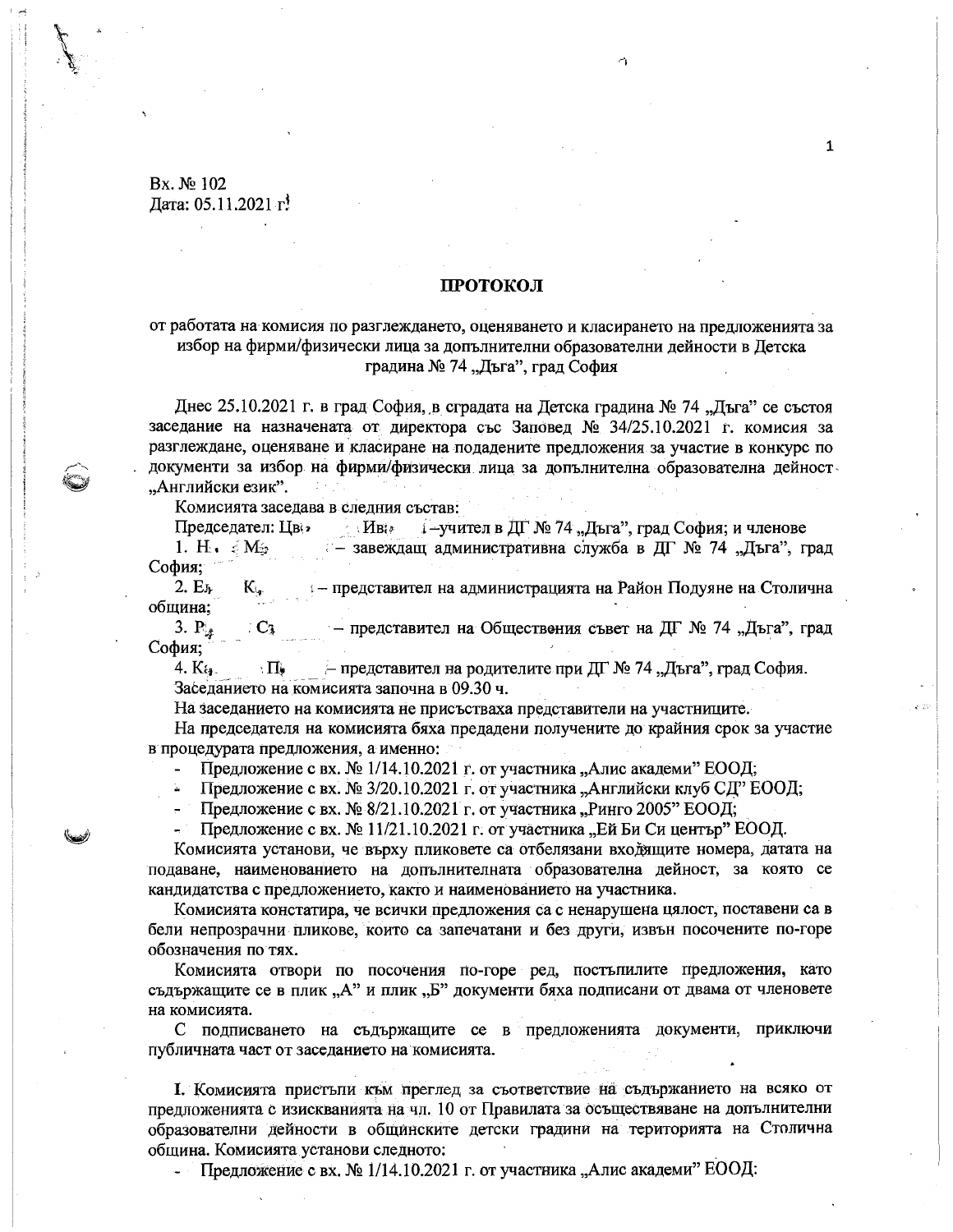При прегледа за наличието на изискуемите документи по чл. 10, ал. 1 – ал. 7 от Правилата за осъществяване на допълнителни образователни дейности в общинските детски градини, комисията установи, че участникът е представил декларация по чл. 220, ал. 1 ЗПУО от предложения педагогически специалист, в която обаче липсва посочване спрямо ученици/деца от кое учебно заведение не е извършвано обучение от специалиста през предходната учебната година. Комисията като отчете, че съгласно Обява изх. №  $9/11.10.2021$  г., с която е обявен настоящият конкурс, изрично е поставено изискване (в раздел III Необходими документи за участие, т. 4 от Обявата), в декларацията по чл. 220, ал. 1 ЗПУО да бъде посочено, че се отнася за работата с деца в Детска градина № 74 "Дъга", град София, комисията приема, че в представения й вид, декларацията по чл. 220, ал. 1 ЗПУО не отговаря на изискванията. Поради последното, комисията приема, че представената декларация не отговаря на изискванията по т. 4 от раздел III от Обява изх.  $\mathcal{N}_2$  9/11.10.2021 г., поради което същата не следва да бъде приемана като изискуемия и необходим документ по чл. 10, ал. 4 от Правилата за осъществяване на допълнителни образователни дейности в общинските детски градини. Ето защо и на основание чл. 15, вр. чл. 10, ал. 4 от Правилата за осъществяване на допълнителни образователни дейности в общинските детски градини, комисията не допуска до участие в конкурса Предложение с вх. № 1/14.10.2021 г. от участника "Алис академи" ЕООД;

Предложение с вх. № 3/20.10.2021 г. от участника "Английски клуб СД" ЕООД:

При прегледа за наличието на изискуемите документи по чл. 10, ал. 1 - ал. 7 от Правилата за осъществяване на допълнителни образователни дейности в общинските детски градини, комисията установи, че участникът е представил декларация по чл. 220, ал. 1 ЗПУО от предложения педагогически специалист, в която обаче липсва посочване спрямо ученици/деца от кое учебно заведение не е извършвано обучение от специалиста през предходната учебната година. Комисията като отчете, че съгласно Обява изх. № 9/11.10.2021 г., с която е обявен настоящият конкурс, изрично е поставено изискване (в раздел III Необходими документи за участие, т. 4 от Обявата), в декларацията по чл. 220, ал. 1 ЗПУО да бъде посочено, че се отнася за работа с деца в Детска градина № 74 "Дъга", град София, комисията приема, че в представения й вид, декларацията по чл. 220, ал. 1 ЗПУО не отговаря на изискванията. Поради последното, комисията приема, че представената декларация не отговаря на изискванията по т. 4 от раздел III от Обява изх. № 9/11.10.2021 г., поради което същата не следва да бъде приемана като изискуемия и необходим документ по чл. 10, ал. 4 от Правилата за осъществяване на допълнителни образователни дейности в общинските детски градини. Ето защо и на основание чл. 15, вр. чл. 10, ал. 4 от Правилата за осъществяване на допълнителни образователни дейности в общинските детски градини, комисията не допуска до участие в конкурса Предложение с вх. № 3/20.10.2021 г. от участника "Английски клуб СД" ЕООД;

Предложение с вх. № 8/21.10.2021 г. от участника "Ринго 2005" ЕООД, съдържа всички изискуеми документи;

Предложение с вх. № 11/21.10.2021 г. от участника "Ей Би Си център" ЕООД, съдържа всички изискуеми документи.

Въз основа на горното, комисията единодушно

#### РЕШИ:

І.І. ДОПУСКА до оценка предложенията на следните участници:

Предложение с вх. № 8/21.10.2021 г. от участника "Ринго 2005" ЕООД;

Предложение с вх. № 11/21.10.2021 г. от участника "Ей Би Си център" ЕООД.

І.ІІ. НЕ ДОПУСКА до оценка предложенията на следните участници: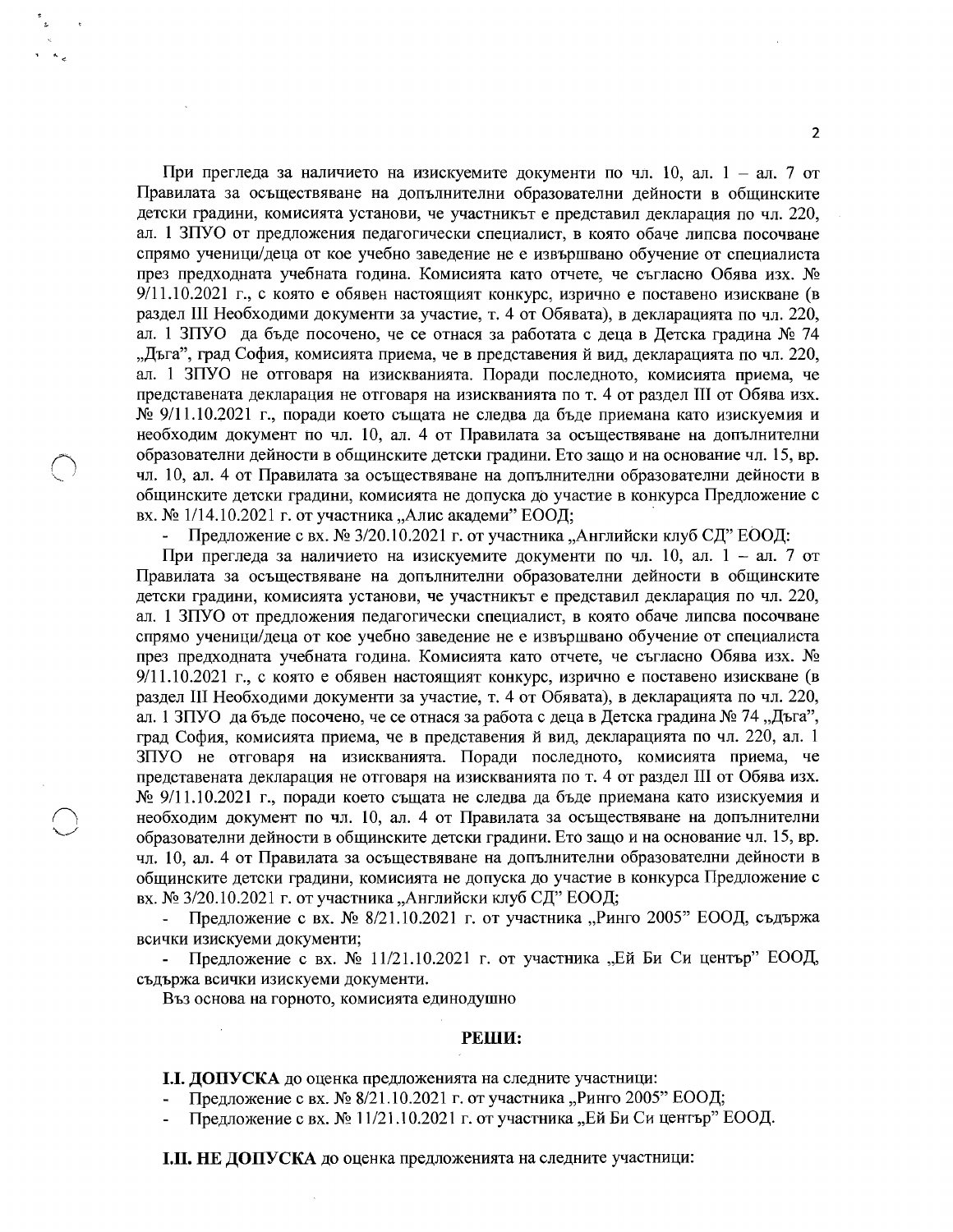- Предложение с вх. № 1/14.10.2021 г. от участника "Алис акалеми" ЕООЛ:
- Предложение с вх. № 3/20.10.2021 г. от участника "Английски клуб СД" ЕООД.

П. Комисията пристъпи към оценка на допуснатите до този етап предложения, като ги оцени. Оценките по всеки от критериите за всяко отделно предложение се отразиха в следващата таблица:

| Участни<br>К                    | Степен на<br>квалификаци<br>я на<br>предложения<br>$/$ те<br>преподавател<br>/и | Професионален<br>опит на<br>преподавателя/<br>ите | Ресурсно<br>обезпечава<br>не | Цена<br>на<br>обучен<br>ие | Социал<br>Ha<br>отговор<br>ност<br>$\bullet$ | Общ<br>брой<br>точки |
|---------------------------------|---------------------------------------------------------------------------------|---------------------------------------------------|------------------------------|----------------------------|----------------------------------------------|----------------------|
| "Ринго<br>2005"<br>ЕООД         | 25 T.                                                                           | $25 \text{ T.}$                                   | 25 T.                        | 6,90 т.                    | $15T$ .                                      | $96,90$ т.           |
| "Ей Би<br>Cи<br>център"<br>ЕООД | 10 т.                                                                           | 25 т.                                             | 25 T.                        | 10 т.                      | 15 T.                                        | 85 T.                |

### **II.I. Мотиви към оценките на участниците:**

**II.I.1.** Предложение с вх. № 8/21.10.2021 г. от участника "Ринго 2005" ЕООД:

Участникът е предложил един преподавател. За последния са представени диплома за висше образование по специалността "Предучилищна и училищна педагогика", образователно-квалификационна степен "магистър". Също така, за преподавателя са представени и документи за завършено висше образование по друга специалност на висшето образование, в която обаче е положен изпит пред висше учебно заведение по английски език, т.е. налице е допълнителна квалификация по см. на чл. 11, ал. 1, б. "в" ПОДОДОДГТСО.

Предвид това, че посочената специалност "Предучилищна и училищна педагогика", макар и обща специалност в сферата на предучилищното образование, е пряко свързана с предмета на ДОД, предложеният преподавател има придобита по нея образователноквалификационна степен "магистър" и доказва допълнителна професионална квалификация по специалността, на основание чл. 11, ал. 1, б. " $6$ " и б. "в" ПОДОДОДГТСО, участникът получава по критерия "Степен на квалификация на преподавателите в определената ДОД" оценка от 25 т.

Критерии за оценка - Професионален опит на преподавателите, които ще осъществяват определената ДОД

За предложения преподавател, участникът е представил трудова книжка, от записите в която е видно, че преподавателят притежава над 3 години стаж като преподавател. Ето защо и на основание чл. 11, ал. 2, б. "в" от ПОДОДОДГТСО, участникът получава по критерия "Професионален опит на преподавателите, които ще осъществяват определената ДОД" оценка от 25 т.

Критерии за оценка – Ресурсно обезпечаване на определената ДОД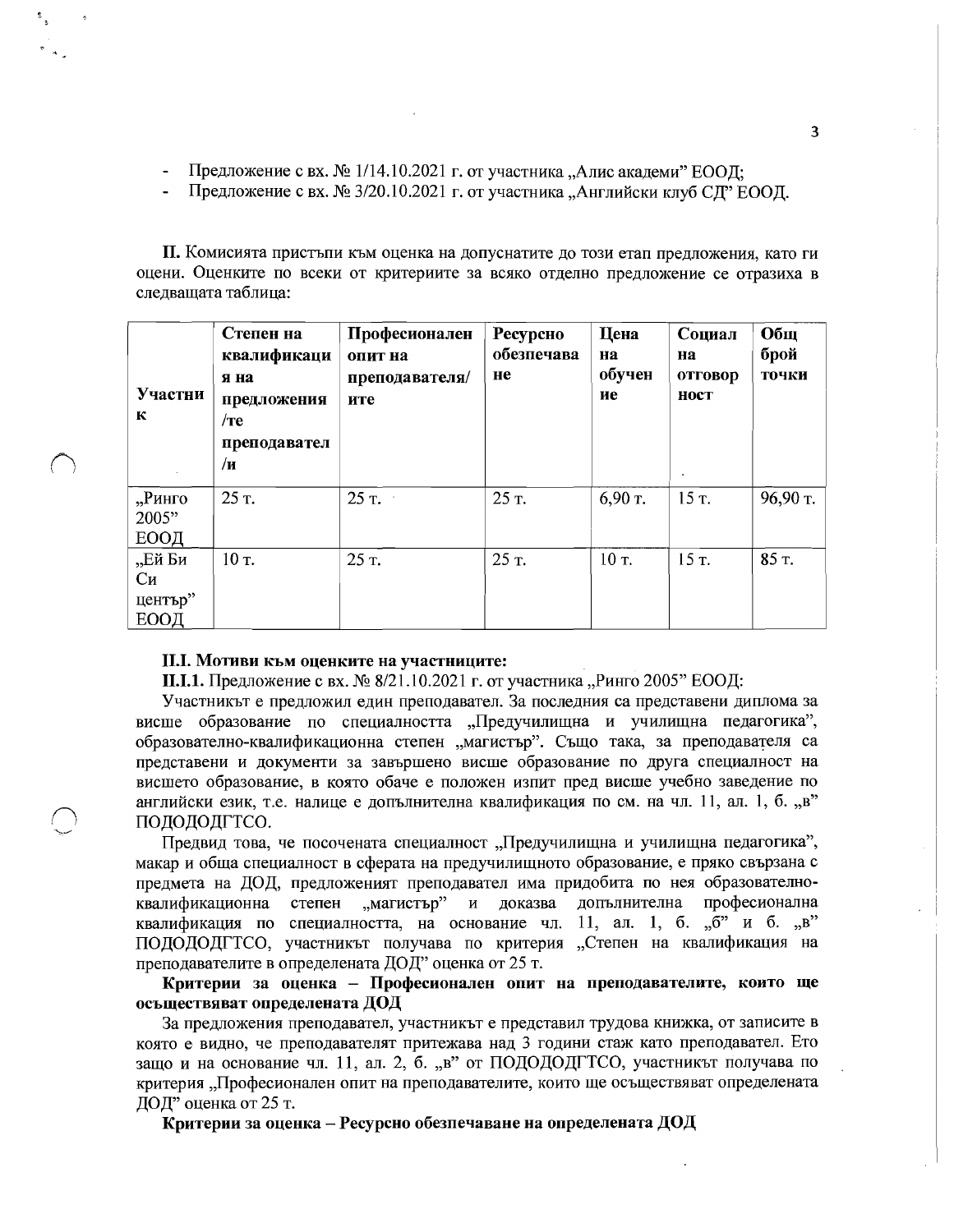Участникът е предложил за своя сметка, както осигурени учебни помагала за съответната възраст при осъществяване на ДОД, така и материално-техническо обезпечаване на ДОД. Поради това и на основание чл. 11, ал. 3, б. "а" и б. "б" от ПОДОДОДГТСО, участникът получава по критерия "Ресурсно обезпечаване на определената ДОД" оценка от 25 т.

## Критерии за оценка - Цена на определената ДОД за обучение за едно занятие според възрастта на детето

Участникът е предложил цени за всяка възрастова група от 1-ва до 4-та група, вкл., в среден размер на 2,90 лева, която цена е по-висока от тази на участника "Ей Би Си център" ЕООД. При образуване на осреднената цена, комисията не отчита предложението на кандидата по отношение на посочената цена за деца от яслена група, доколкото яслените групи не попадат в обхвата на Наредба № 5 от 03.06.2016 г. за предучилищното образувание, а и видно от обявата за ДОД "Английски език", в нея е изрично посочено, че се отнася до децата от 1-ва до 4-та група в детската градина.

При прилагане на формулата за оценка по чл. 11, ал. 4 ПОДОДОДГТСО, участникът получава по критерия "Цена на определената ДОД за обучение за едно занятие според възрастта на детето" оценка от 6,90 т.

# Критерии за оценка - Социална отговорност

Участникът е предложил услугата по ДОД да се ползва безплатно от:

-дете с починал/и родител/и

- дете със специални образователни потребности;

- дете с изявени дарби в областта на ДОД (до 10 % от записаните деца),

както и 50 % намаление на цената на услугата за второ дете, когато две деца от едно семейство са включени в една и съща ДОД.

Ето защо и на основание чл. 11, ал. 5 ПОДОДОДГТСО, участникът получава по критерия "Социална отговорност" оценка от 15 т.

П.І.2. Предложение с вх. № 11/21.10.2021 г. от участника "Ей Би Си център" ЕООД:

Участникът е предложил един преподавател. За последния са представени диплома за висше образование по специалността "Предучилищна педагогика и чужд език", образователно-квалификационна степен "магистър". За преподавателя е представен и сертификат (на английски език с приложен частичен превод на български език), за успешно положен изпит за придобиване на ниво по Английски език С1, който обаче комисията не приема за документ, удостоверяващ допълнителна професионална квалификация по см. на чл. 11, ал. 1, б. "в" ПОДОДОДГТСО - за издателя на сертификата няма данни да е измежду организациите по чл. 9 от Закона за професионално образование и обучение, които имат право да осъществяват обучение за придобиване на професионална квалификация.

Предвид това, че посочената специалност "Предучилищна педагогика и чужд език" е пряко свързана с предмета на ДОД, предложеният преподавател има придобита по нея образователно-квалификационна степен "магистър", но не доказва допълнителна професионална квалификация по см. на чл. 11, ал. 1, б. "в" ПОДОДОДГТСО, на основание чл. 11, ал. 1, б. "б" ПОДОДОДГТСО, участникът получава по критерия "Степен на квалификация на преподавателите в определената ДОД" оценка от 10 т.

Критерии за оценка - Професионален опит на преподавателите, които ще осъществяват определената ДОД

За предложения преподавател, участникът е представил трудова книжка, от записите в която е видно, че преподавателят притежава над 3 години стаж като учител. Ето защо и на основание чл. 11, ал. 2, б. "в" от ПОДОДОДГТСО, участникът получава по критерия "Професионален опит на преподавателите, които ще осъществяват определената ДОД" оценка от 25 т.